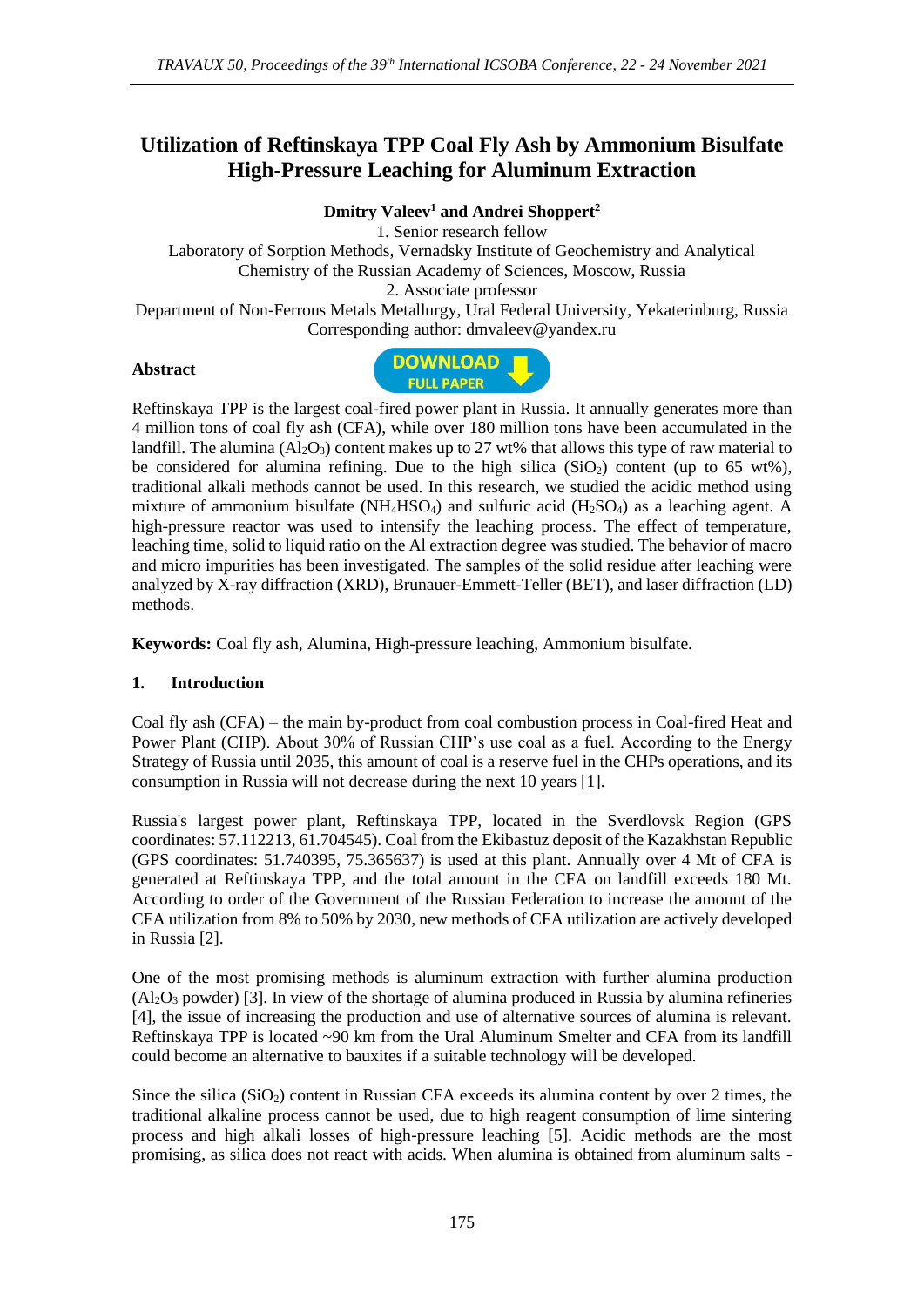sulfate or chloride, alumina has high content of sulfate or chloride ion, and particle morphology represents the shape of the initial salt crystals. Such alumina does not meet the requirements for bulk density and cannot be used in the further electrolysis process without its significant modification. However, the use of mixed acid-alkali method makes it possible to obtain alumina of the required chemical composition and physical properties [6].

The bisulfate method allows to combine acid leaching and alumina calcination from gibbsite, which is obtained by increasing the pH of the ammonium sulfate liquor due to sparging of ammonia gas [7]. Recent studies are based on the preliminary roasting of CFA with ammonium bisulfate. In this work, direct leaching in a high-pressure reactor was studied, which allowed intensifying the leaching process.

#### **2. Materials and Methods**

# **2.1 Materials and reagents**

Raw CFA samples were collected from the Reftinskaya TPP (CFA silo storage #1). Ammonium sulfate CAS No. 7783-20-2, sulfuric acid CAS No. 7664-93-9 (both from SigmaTek, Russia) and distilled water were used in the present study.

#### **2.2 Experiments**

A roll-type dry PBSts 22/8 magnetic separator (Magnetit LLC, Russia) was used to separate the magnetic and non-magnetic fractions from raw CFA. For separation, 300 g of CFA was used for one test. The applied magnetic intensity was 0.15 T. The recovery level (R) of iron from raw CFA was calculated by following equation:

$$
R = [(\gamma \times \beta)/\alpha)] \times 100\%
$$
 (1)

where:  $\gamma$  is the amount of the magnetite concentrate relative to the initial mass of the raw CFA;  $β$  is the magnetite grade in concentrate;  $α$  is the magnetite content in the raw CFA.

The magnetic separation efficiency index (E) was employed as an efficiency criterion:

$$
E = [(R - \gamma)/(100 - \alpha)] \times 100\%
$$
 (2)

After magnetic separation non-magnetic fraction was leached by  $40\% \text{ NH}_4\text{HSO}_4 + 7.5\text{M H}_2\text{SO}_4$ mixture in a high-pressure reactor (Deschem, China). The duration time at 160-200 ºC was 30-90 min. The solid to liquid ratio (S:L) varied from 1:5 to 1:10. Slurry after leaching was filtered and washed by hot water (90 ºC) to obtain the liquor and solid residue. The solid residue was washed with distilled water, dried at 110 °C for 2 h and analyzed by physical and chemical methods. The Al extraction degree was analyzed using machine learning with artificial neural networks (ANNs) included in the «Statistica 13» software.

# **2.3 Analytical methods**

Mineralogy of the CFA samples were measured by X-ray diffraction (XRD) using a Difrei-401 X-ray diffractometer (JSC Scientific Instruments, Saint Petersburg, Russia) using a Cr-Ka radiation source and a 2θ range from 5º to 140º with 30 min exposure time. The operating mode of the X-ray source was set to 25 kW/4 mA. The mineral phases were analyzed by Match! 3 software. The average particle size and specific surface area of the CFA samples were determined by laser diffraction method (LD) using a Analysette 22 NanoTec (Fritsch, Germany) and by Brunauer-Emmett-Teller method (BET) using NOVA 1200e (Quantachrome Instruments, UK).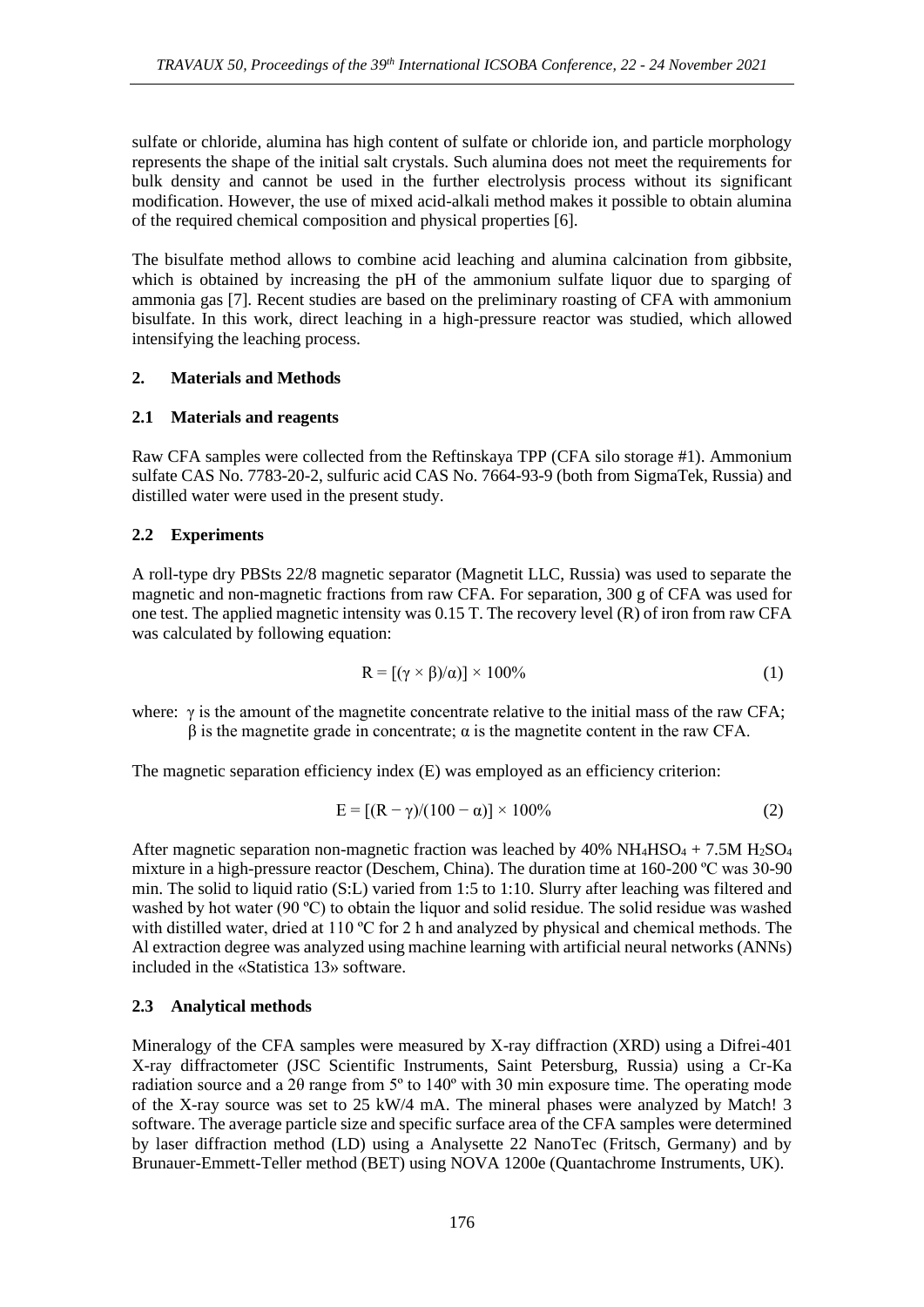halo that corresponds to an amorphous phase can still be observed at  $2\theta = 10 - 50^{\circ}$  but became more pronounced than in the initial CFA. It can be assumed that most of the mullite phase might have transformed during leaching into an amorphous phase. This amorphous phase apparently represents residual (undissolved) SiO2.

It can be seen from Table 2 that the particle size distribution of CFA samples decreases after leaching. In the raw CFA average diameter of 108.5 µm, the volume of larger and smaller particles gradually decreased. After leaching, the main fraction represents the particles with a diameter less than 123 µm, with an average diameter of particles of 67.8 µm. A decrease of the average particle size during the leaching process correlates with a simultaneous increase of the BET for CFA particles. At the raw CFA the BET value is  $4.65 \text{ m}^2/\text{g}$ . A significant increase in the specific surface area is observed after acid leaching. The BET of the solid residue increases to  $16.93 \text{ m}^2/\text{g}$  after  $90$ min leaching by  $NH_4HSO_4 + H_2SO_4$  mixture at  $T = 200 \degree C$ , and S:L ratio = 1:10.

**Table 2. The physical properties and particle size distribution of the raw CFA and the solid residue after acid leaching**

| <b>Samples</b> | <b>Specific</b><br>surface area | <b>Total</b><br>pore<br>volume<br>$\text{cm}^3\text{/g}$ | Particle size distribution (µm) |        |                             |  |
|----------------|---------------------------------|----------------------------------------------------------|---------------------------------|--------|-----------------------------|--|
|                | $(BET)$ $(m^2/g)$               |                                                          | $\mathbf{D}\mathbf{x}$ (10)     | Dx(50) | $\mathbf{D}\mathbf{x}$ (90) |  |
| Raw CFA        | 4.65                            | 0.80                                                     | 4.2                             | 34.1   | 160.3                       |  |
| Solid residue  | 16.93                           | 9.83                                                     | 5.1                             | 40.7   | 123.6                       |  |

The chemical composition of the solid residue obtained at optimal parameters of CFA acid is presented in Table 3. The yield of solid residue was 74.65% of the raw CFA. The unreacted aluminum mainly remains in the solid residue in the aluminosilicates: mullite and feldspar type particles [10]. This fact correlated with the previous research by Ding et al. [3]. These phases are present either in small amounts or in an amorphous state, and in both cases cannot be detected by XRD. According to the research by Jena et al., feldspars are poorly soluble in acid even after amorphization by the long-time mechanical activation process [11].

| Table 3. Chemical composition of the solid residue after CFA leaching by $NH_4HSO_4 +$ |
|----------------------------------------------------------------------------------------|
| $H_2SO_4$ mixture.                                                                     |

| SiO <sub>2</sub> |      | $\text{Al}_2\text{O}_3$   Fe <sub>2</sub> O <sub>3</sub>   CaO   MgO   TiO <sub>2</sub>   K <sub>2</sub> O   Na <sub>2</sub> O |      |      |      |                           |      |
|------------------|------|--------------------------------------------------------------------------------------------------------------------------------|------|------|------|---------------------------|------|
| 83.55            | 9.19 | 1.88                                                                                                                           | 0.55 | 0.37 | 1.24 | $0.47 \quad   \quad 0.10$ | 2.66 |

# **4. Conclusions**

The data obtained in this study show that the CFA of Reftinskaya TPP can be utilized by highpressure leaching with a mixture of NH<sub>4</sub>HSO<sub>4</sub> + H<sub>2</sub>SO<sub>4</sub> at T = 200 °C,  $\tau$  = 90 min and S:L ratio = 1:10. The Al extraction degree at these parameters exceeds 76%. The acid liquor can be used for the further  $AI(OH)$ <sub>3</sub> precipitation and for the production of sandy grade alumina.

# **5. Acknowledgements**

The present study was funded by the Russian Science Foundation project No 21-79-00295.

# **6. References**

- 1. https://minenergo.gov.ru/node/1026 (accessed on 04 September 2021).
- 2. https://minenergo.gov.ru/node/18342 (accessed on 04 September 2021).